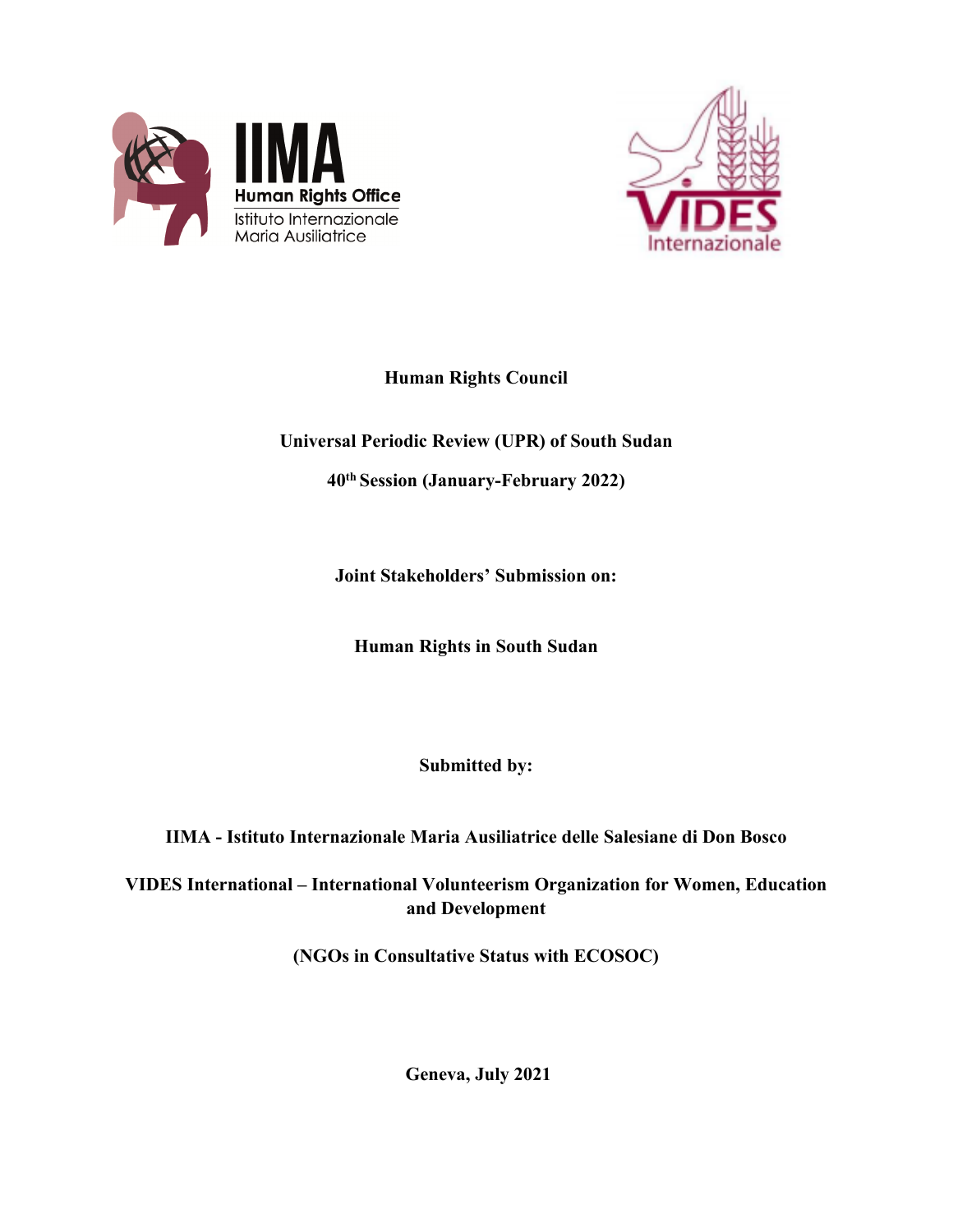## **I. INTRODUCTION**

1. This stakeholders' repor<sup>t</sup> is <sup>a</sup> joint submission of the above-mentioned organizations. The repor<sup>t</sup> highlights key concerns related to Human Rights in South Sudan in the following areas: education, birth registration, ill treatment and violence against children, child and adolescent health, the rights of women, young people, and minorities, economic and sexual exploitation of children, discrimination and access to the labor market. Each section conveys recommendations to the Government of South Sudan.

2. The data and information obtained for this submission came from various sources and includes information from youth, teachers, educators, and other civil society actors living and working in South Sudan, particularly in the regions of Gumbo, Tonj, and Wau. All information concerned the period from September 2016 to May 2021.

3. IIMA is an international NGO in special consultative status with the Economic and Social Council. IIMA is presen<sup>t</sup> in 96 countries where it provides education to children and adolescents, youth and women, particularly the most disadvantaged and vulnerable.

4. VIDES International is an international NGO in special consultative status with the Economic and Social Council, which is presen<sup>t</sup> in 42 countries worldwide. It was founded in 1987 to promote volunteer service at the local and international levels to ensure the implementation of human rights to vulnerable groups, especially children and women.

## **I. GENERAL REMARKS AND COOPERATION WITH THE UPR MECHANISM**

5. This NGO coalition welcomes the constructive participation of South Sudan in the 3rd cycle of the Universal Periodic Review (UPR). The presen<sup>t</sup> joint submission represents the follow-up to the UPR recommendations accepted by the State in 2016.

6. The coalition recognizes the challenges that the State has had to endure during the civil war and congratulates it for ending the conflict through the Revitalized Agreement on the Resolution of the Conflict in the Republic of South Sudan (Sept. 2018). 1

7. The coalition acknowledges that the Covid-19 pandemic has had adverse effects on all groups of society as well as on the progress that the Government of South Sudan is making in implementing the recommendations of the 2016 Universal Periodic Review.

8. The implementation of recommendations is critical in order to ensure <sup>a</sup> true advancement of human rights in the State under review. Therefore, special attention should be paid by South Sudan to the follow up of recommendations in an effective manner and in consultation with Civil Society.

<sup>1</sup> [https://www.peaceagreements.org/wview/2112/Revitalised%20Agreement%20on%20the%20Resolution%20of%](https://www.peaceagreements.org/wview/2112/Revitalised%20Agreement%20on%20the%20Resolution%20of%20the%20Conflict%20in%20the%20Republic%20of%20South%20Sudan%20(R-ARCSS)) [20the%20Conflict%20in%20the%20Republic%20of%20South%20Sudan%20\(R-ARCSS\)](https://www.peaceagreements.org/wview/2112/Revitalised%20Agreement%20on%20the%20Resolution%20of%20the%20Conflict%20in%20the%20Republic%20of%20South%20Sudan%20(R-ARCSS))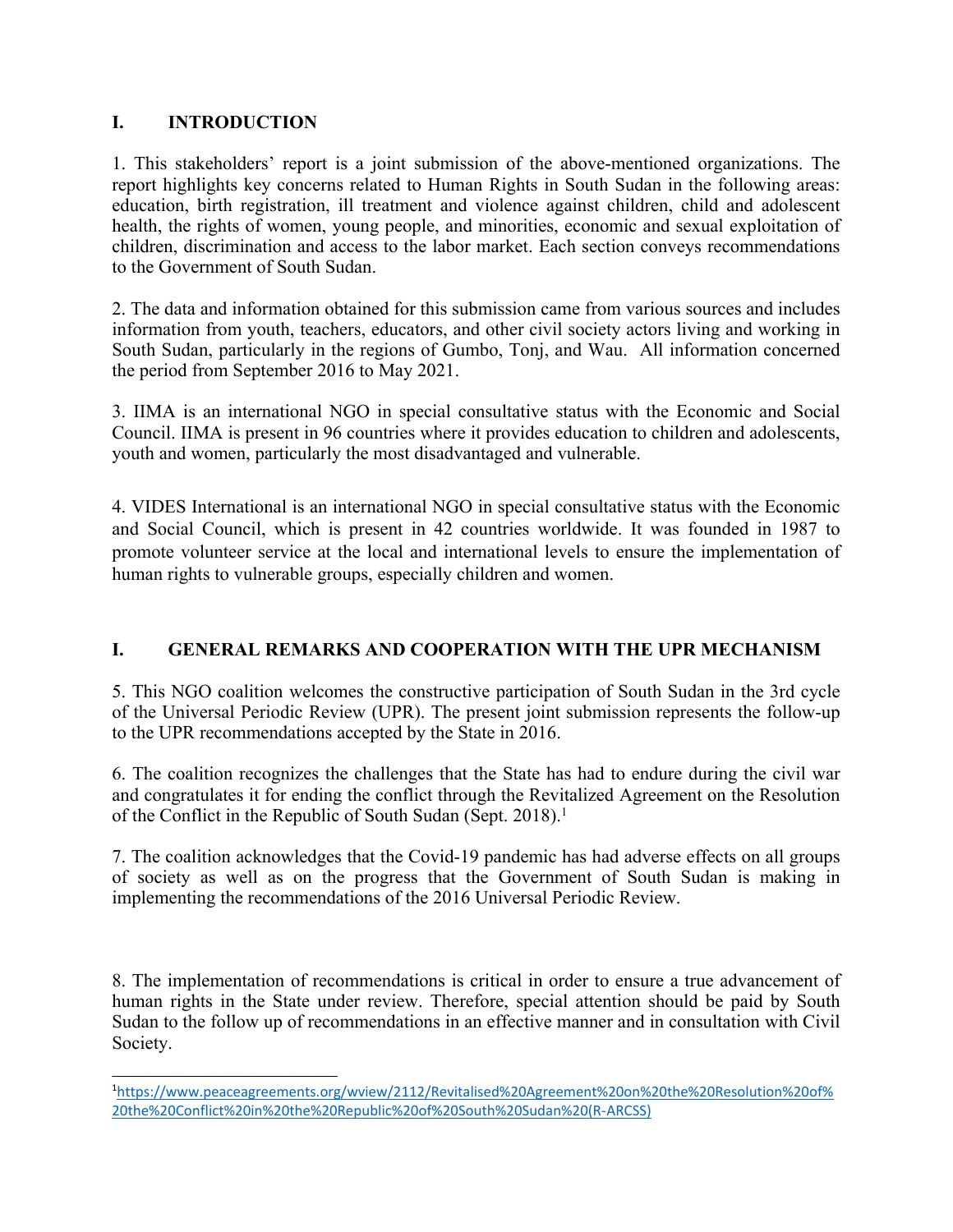# **II. RIGHT TO EDUCATION**

9. The coalition is concerned that children do not have equal access to education, especially girls around the ages of 13-18. More specifically, it is of utmost concern that children from the rural and remote areas have limited access to education. Furthermore, the quality of education in rural and remote areas are poor as most schools do not have proper classrooms or furniture such as tables and chairs. There is an urgen<sup>t</sup> need to build more schools, improve the infrastructures and facilities, increase the number of teachers, provide textbooks and educational materials. The inadequate teacher training is also <sup>a</sup> matter of concern since it impacts negatively the quality of education received by the students.

10. Although the Constitution and the Child Act provide for free primary education, in practice many families cannot afford to send their children to school as parents often pay teachers' salaries, <sup>a</sup> cost that is prohibitive for many families. Moreover, the coalition observes that there appears to be <sup>a</sup> large discrepancy between the quality of education provided in private and public schools.

11. The coalition recognizes that the State has incorporated the Convention on the Rights of the Child in the act of the Ministry of Education and that it is incorporating human rights education in the school curriculum. However, the level of human rights awareness appears to be low.

#### *12. We recommend the Government of South Sudan to:*

- *a. Strengthen the necessary mechanisms to ensure the access of education for all children especially girls and those from the rural and remote areas;*
- *b. Assure the quality of education in rural and remote areas through increased budget allocation in order to guarantee improvements in infrastructures, i.e., building of more schools and classrooms; the recruitment, training and adequate salaries for teachers; as well as the provision of textbooks and educational materials;*
- *c. Address effectively the high rate of school drop-out and low completion rate of children as they progress in the educational ladder;*
- *d. Continue incorporating the Rights of the Child and human rights education into the school curriculum and in teacher training courses.*

## **III. BIRTH REGISTRATION**

13. IIMA and VIDES commend the State'<sup>s</sup> suppor<sup>t</sup> and need for technical assistance to implement Recommendation No. 128.81, and its progress to date to improve the birth registration system. 2 This includes outlining the procedures for birth registration in the Civil

<sup>&</sup>lt;sup>2</sup> Recommendation No. 128.81: Implement an effective birth registration policy for the whole country in order to consolidate the rights of children (Central African Republic). Report of the Working Group on the Universal Periodic Review of South Sudan, 28 December 2016, UN Doc. A/HRC/34/13.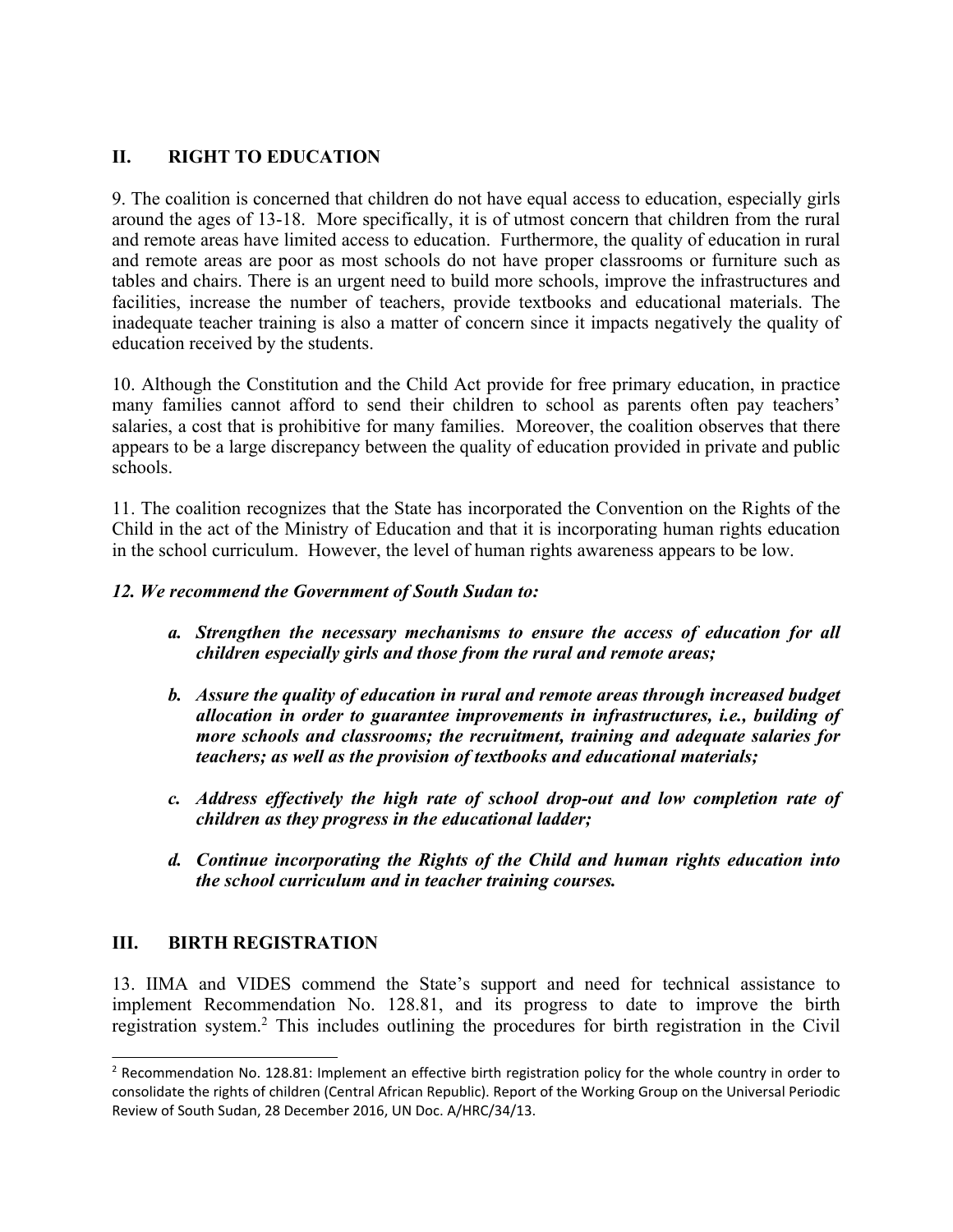Registry Act of 2018<sup>3</sup> as well as the partnership between the Ministry of Health and UNICEF to launch <sup>a</sup> pilot program to register births. <sup>4</sup> Nevertheless, there is still <sup>a</sup> need to sensitize the people on the importance of birth registration as well as to increase awareness to families and provide the infrastructure they need to access health care facilities where newborns can be registered. The lack of proper birth registration can delay the school entry year or preven<sup>t</sup> children from other opportunities later in life.

#### *14. We recommend the Government of South Sudan to:*

- *a. Enhance the birth registration awareness campaign, particularly in rural and remote areas, to include the benefits of acquiring birth registration and certification for their children;*
- *b. Improve accessibility to health care facilities and workers who can help mothers register their newborns.*

# **IV.ILL TREATMENT AND VIOLENCE AGAINST CHILDREN**

15. It is commendable that Recommendations 126.38 and 126.47 enjoyed the suppor<sup>t</sup> of South Sudan, 5 and that the State has already enacted laws that promote and protect women and children such as the National Gender Policy (2013) and the National Standard Operating Procedures for Prevention, Protection and Response to Gender Based Violence (2014). Nevertheless, the coalition observes that child abuse still occurs at the home or school despite its prohibition.

#### *16. We recommend the Government of South Sudan to:*

- *a. Promote governmen<sup>t</sup> programs including with Civil Society organizations in educating children, parents, teachers, community members, and law enforcement officers on how to preven<sup>t</sup> violence in all its many forms and empower victims to speak out, repor<sup>t</sup> violence, and be guaranteed their legal rights and protection;*
- *b. Strengthen the implementation of the State'<sup>s</sup> various laws through concrete programs and awareness raising campaigns, and stronger punishment towards child abuse offenders.*

# **V. CHILDREN IN ARMED CONFLICT**

17. The coalition commends the State for enacting the Child Act (2008) and adhering to the Convention on the Rights of the Child as well as ratifying the Optional Protocol on the Involvement of Children in Armed Conflict in 2018, in accordance with recommendations <sup>n</sup>°

<sup>3</sup> <https://www.refworld.org/pdfid/5ebcfd374.pdf>

<sup>4</sup> <https://www.unicef.org/southsudan/stories/south-sudan-registering-birth-providing-identity>

<sup>5</sup> Recommendation 126.38: Take appropriate measures to put an end to all forms of discrimination against women and girls, as well as to widespread sexual violence, and also to the recruitment and use of children in conflict (Madagascar); Recommendation 126.47: Strengthen efforts to prevent discrimination and violence against women and girls, including by eradicating harmful practices such as child, early and forced marriage (Slovenia). Report of the Working Group on the Universal Periodic Review of South Sudan, 28 December 2016, UN Doc. A/HRC/34/13.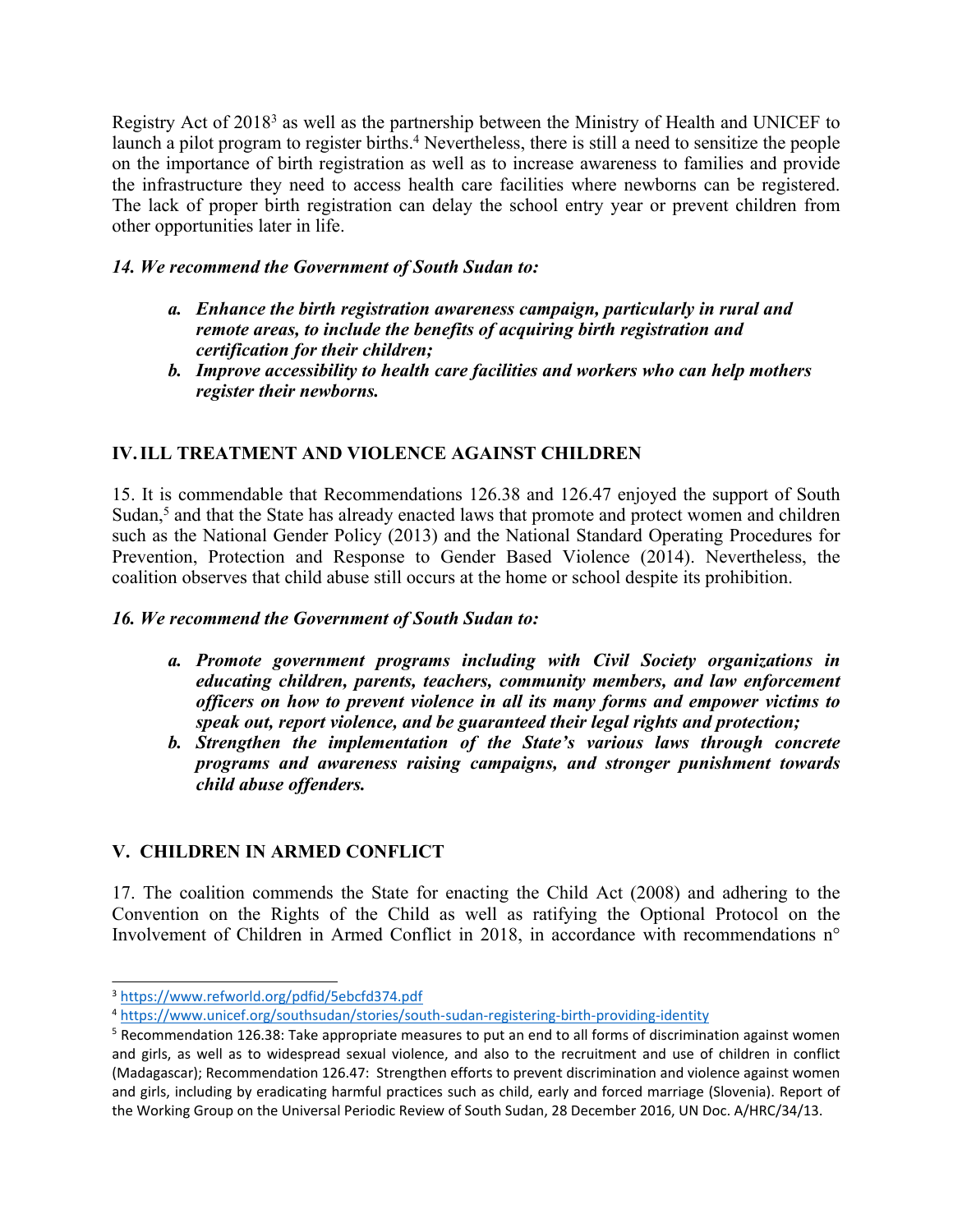128.15 and 128.53. <sup>6</sup> However, as noted in the Report of the Secretary-General on Children and Armed Conflict in South Sudan, 7 there continues to be serious violations committed against children during the armed conflict. The coalition, nevertheless understands that the State requires technical assistance to protect children from armed recruitment and to suppor<sup>t</sup> their reintegration into civil society.

#### *18. We recommend the Government of South Sudan to:*

- *a. Partner with Civil Society organizations and the United Nations' agencies to reduce the number of violations against vulnerable children, to include their recruitment in armed conflict;*
- *b. Ratify/accede to the African Charter on the Rights and Welfare of the Child, 8 and take into consideration the recommendations made by the Secretary General in its December 2020 repor<sup>t</sup> on Children and Armed Conflict in South Sudan.*

# **VI.CHILD AND ADOLESCENT HEALTH**

19. The coalition recognizes that the protracted conflict that the country has endured since gaining its independence in 2011, and the adverse effects caused by the Covid-19 pandemic has hampered the State'<sup>s</sup> progress towards achieving Primary Health Coverage (PHC) and Universal Health Coverage (UHC).<sup>9</sup> Nevertheless, the population continues to experience a high mortality rate for mothers and newborn children, particularly the latter which has registered <sup>a</sup> mortality rate of 62.4 per 1,000 live births over the past five years.<sup>10</sup>

#### *20. The coalition recommends the Government of South Sudan to:*

*a. Continue its efforts to work with international agencies and Civil Society organizations in order to fulfill its Health Sector Strategic Plan and Health Systems Stabilization and Recovery Plan, with <sup>a</sup> particular emphasis on providing quality health care to mothers and newborn children.*

<sup>6</sup> Recommendation 126.53: Issue clear, public orders to end the recruitment of child soldiers, ensure their swift release and investigate and prosecute the commanders responsible. Ratify the Optional Protocol to the Convention on the Rights of the Child on the involvement of children in armed conflict (Germany); Recommendation 128.15 Ratify the Optional Protocol to the Convention on the Rights of the Child on the involvement of children in armed conflict and step up efforts to protect children and prevent their recruitment into the armed forces or armed groups and reintegrate them into civilian life in line with the Paris Commitments to protect children from unlawful recruitment or use by armed forces or armed groups and the Principles and Guidelines on Children Associated with Armed Forces or Armed Groups (the Paris Principles) (Czechia). Report of the Working Group on the Universal Periodic Review of South Sudan, 28 December 2016, UN Doc. A/HRC/34/13.

<sup>7</sup> <https://reliefweb.int/sites/reliefweb.int/files/resources/N2036355.pdf>

<sup>8</sup> <https://www.acerwc.africa/ratifications-table/>

<sup>9</sup> <https://www.who.int/news-room/feature-stories/detail/south-sudan-2021>

<sup>10</sup> <https://www.statista.com/statistics/807752/infant-mortality-in-south-sudan/>